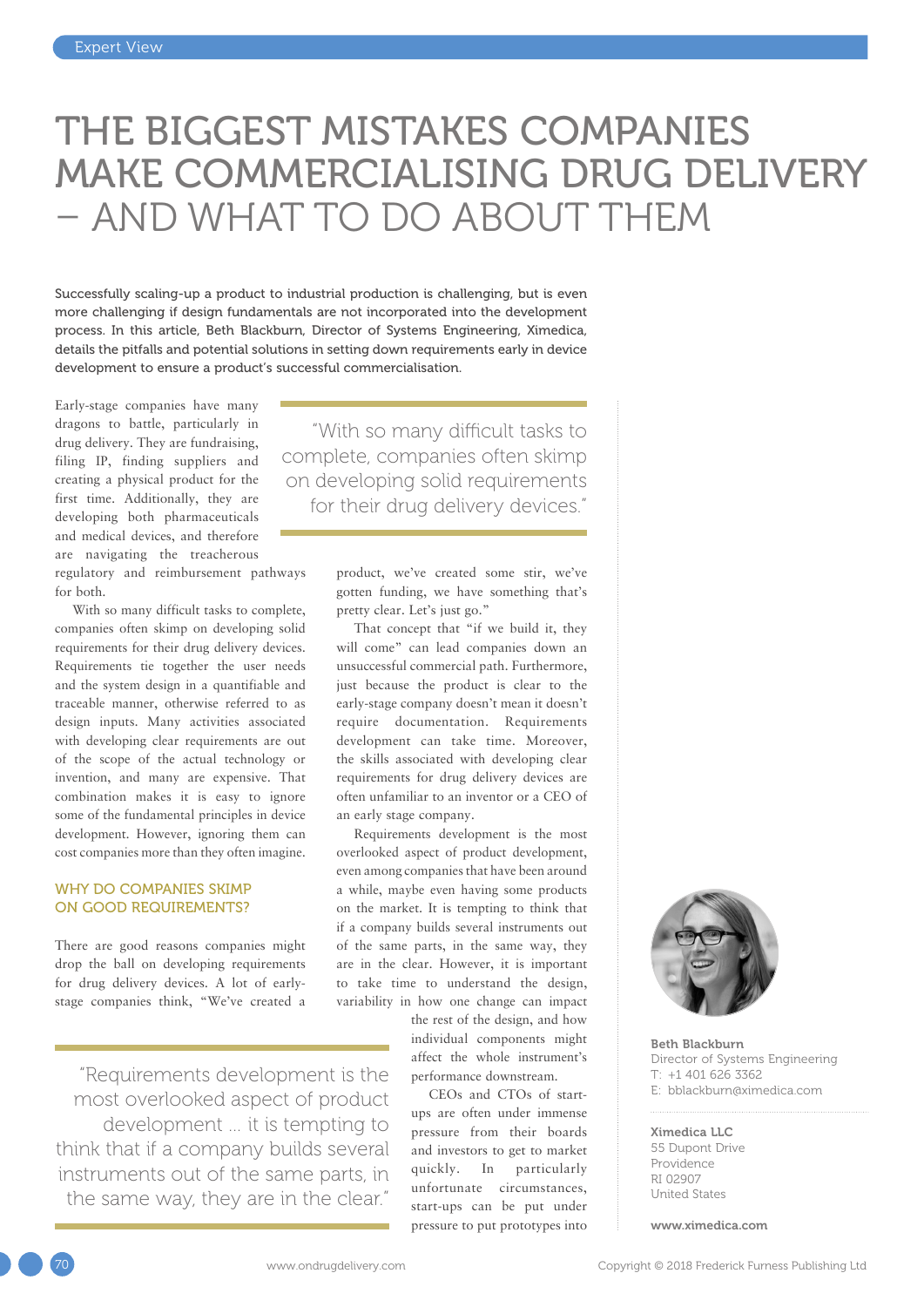clinical trials, an idea that might sound smart to an investor who's in a hurry for a return on investment (ROI), but that doesn't account for the fact that they won't be able to change the design later without showing equivalence. Then, if the requirements aren't clearly documented, they'll have to repeat the trials, which is a huge expense.

These user-experiences are particularly crucial for drug delivery devices, which have a higher than average portion of user-experience as part of their commercial success. Well-defined requirements lead to the lowest-risk and highest ROI at launch, supported by good design and development. Principles such as human factors, ergonomics, user interface and regulatory standards all feed into a healthy requirements definition.

#### WHAT'S INVOLVED IN DEVELOPING REQUIREMENTS?

Requirements must be developed by compliance with standards, such as safety standards, US FDA guidance documents and more. These tasks are often referred to as the voice of the customer (VoC), user needs and usability. These activities ensure consistency and repeatability of the device and design to avoid potential problems in development, manufacture or postcommercialisation. There are major risks to skipping these steps and rushing to market, litigation and post-market failure being two of the worst scenarios. With a clear view to accepted standards, putting user feedback and user input into a design is critical in early development.

But talking to a potential patient or customer may not be the most intuitive process. In most cases, a company needs to explore the entire ecosystem, because a customer might not be immediately identifiable. For example, a company might be developing a product intended for a nurse, only to find out that if the attending physician doesn't check a specific box on paperwork, the device will

"Requirements must be developed by compliance to standards, such as safety standards, US FDA guidance documents and more. These tasks are often referred to the voice of the customer, user needs and usability."

never be in the nurse's hand. Understanding who will be interacting with a therapy, as well as when and how, should inform how requirements are developed.

Likewise, requirements must be developed early. Waiting until later in the process, for example, in design validation at the very end of development, means risking the entire development cycle, as well as the development costs. Validating and getting user input early helps mitigate some of those potential risks, as is shown in Box 1.





## IN WHICH ISSUE SHOULD YOUR COMPANY APPEAR? [www.ondrugdelivery.com](http://www.ondrugdelivery.com)